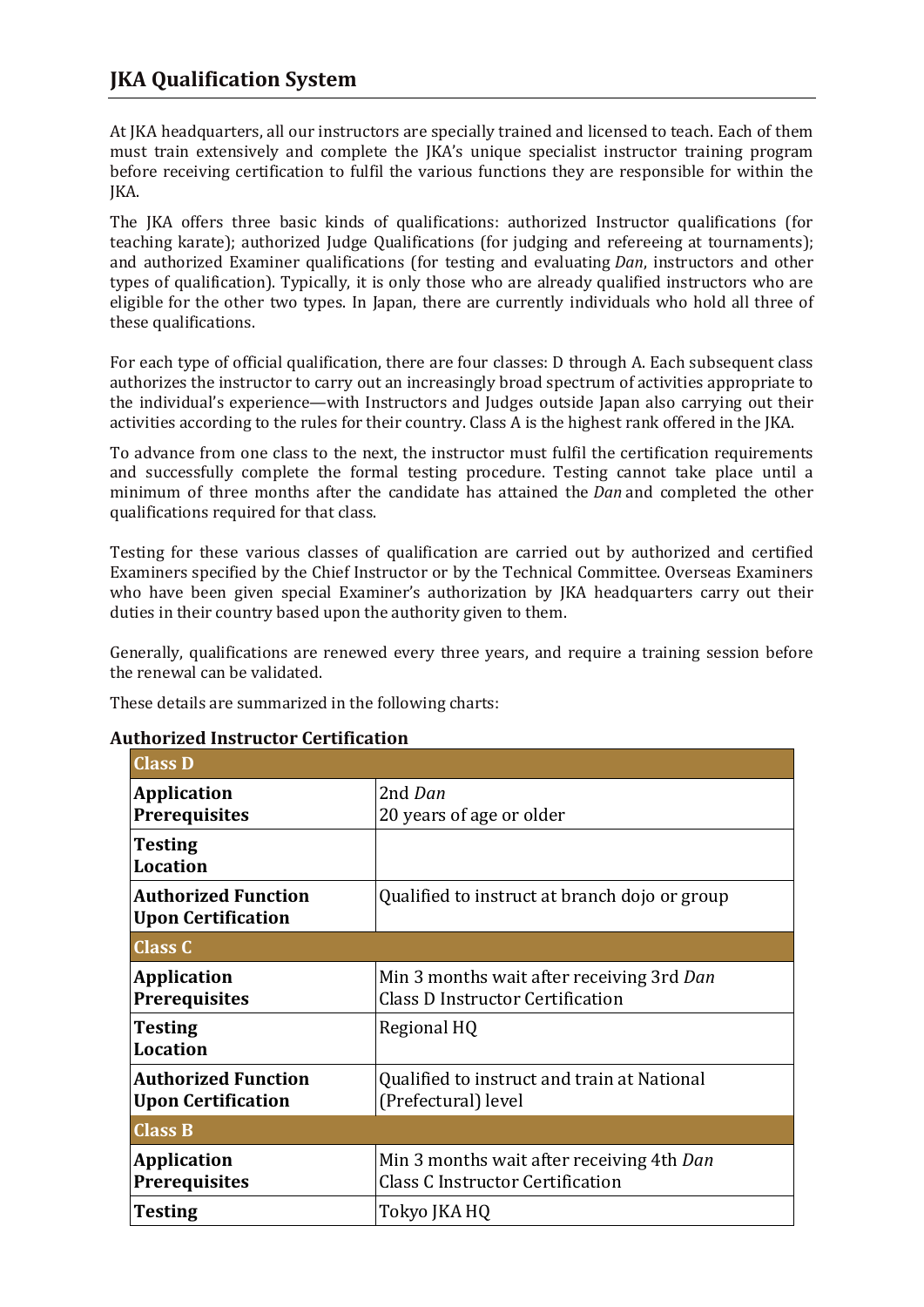| Location                                         |                                                                                                                       |
|--------------------------------------------------|-----------------------------------------------------------------------------------------------------------------------|
| <b>Authorized Function</b><br>Upon Certification | Qualified to instruct and train at Regional level                                                                     |
| <b>Class A</b>                                   |                                                                                                                       |
| <b>Application</b><br><b>Prerequisites</b>       | Min 3 months wait after receiving 6th Dan<br><b>Class B Instructor Certification</b>                                  |
| Testing<br>Location                              | Tokyo JKA HQ                                                                                                          |
| <b>Authorized Function</b><br>Upon Certification | Qualified to instruct and train at International level<br>Qualified to instruct at International training<br>sessions |

## **Authorized Judge Certification**

| <b>Class D</b>                                          |                                                                                                                                                                             |
|---------------------------------------------------------|-----------------------------------------------------------------------------------------------------------------------------------------------------------------------------|
| <b>Application</b><br><b>Prerequisites</b>              | Min 3 months wait after receiving 2nd Dan<br>20 years of age or older<br><b>Class D Instructor Certification</b>                                                            |
| <b>Testing</b><br><b>Location</b>                       | Regional HQ                                                                                                                                                                 |
| <b>Authorized Function</b><br><b>Upon Certification</b> | Qualified as: Main judge for branch dojo or group<br>level tournaments<br>Assistant judge for National (Prefectural)<br>tournaments                                         |
| <b>Class C</b>                                          |                                                                                                                                                                             |
| <b>Application</b><br><b>Prerequisites</b>              | Min 3 months wait after receiving 3rd Dan<br>Class D Judge Certification                                                                                                    |
| <b>Testing</b><br><b>Location</b>                       | Regional HQ                                                                                                                                                                 |
| <b>Authorized Function</b><br><b>Upon Certification</b> | Qualified as: Main judge for National (Prefectural)<br>tournaments<br>Chief judge for branch dojo or group level<br>tournaments<br>Assistant judge for Regional tournaments |
| <b>Class B</b>                                          |                                                                                                                                                                             |
| <b>Application</b><br><b>Prerequisites</b>              | Min 3 months wait after receiving 4th Dan<br>Class C Judge Certification                                                                                                    |
| <b>Testing</b><br><b>Location</b>                       | Tokyo JKA HQ                                                                                                                                                                |
| <b>Authorized Function</b><br><b>Upon Certification</b> | Qualified as: Main judge and arbitrator for Regional<br>tournaments<br>Chief judge for National (Prefectural) tournaments<br>Assistant judge for International tournaments  |
| <b>Class A</b>                                          |                                                                                                                                                                             |
| <b>Application</b><br><b>Prerequisites</b>              | Min 3 months wait after receiving 5th Dan<br>Class B Judge Certification                                                                                                    |
| <b>Testing</b>                                          | Tokyo JKA HQ                                                                                                                                                                |